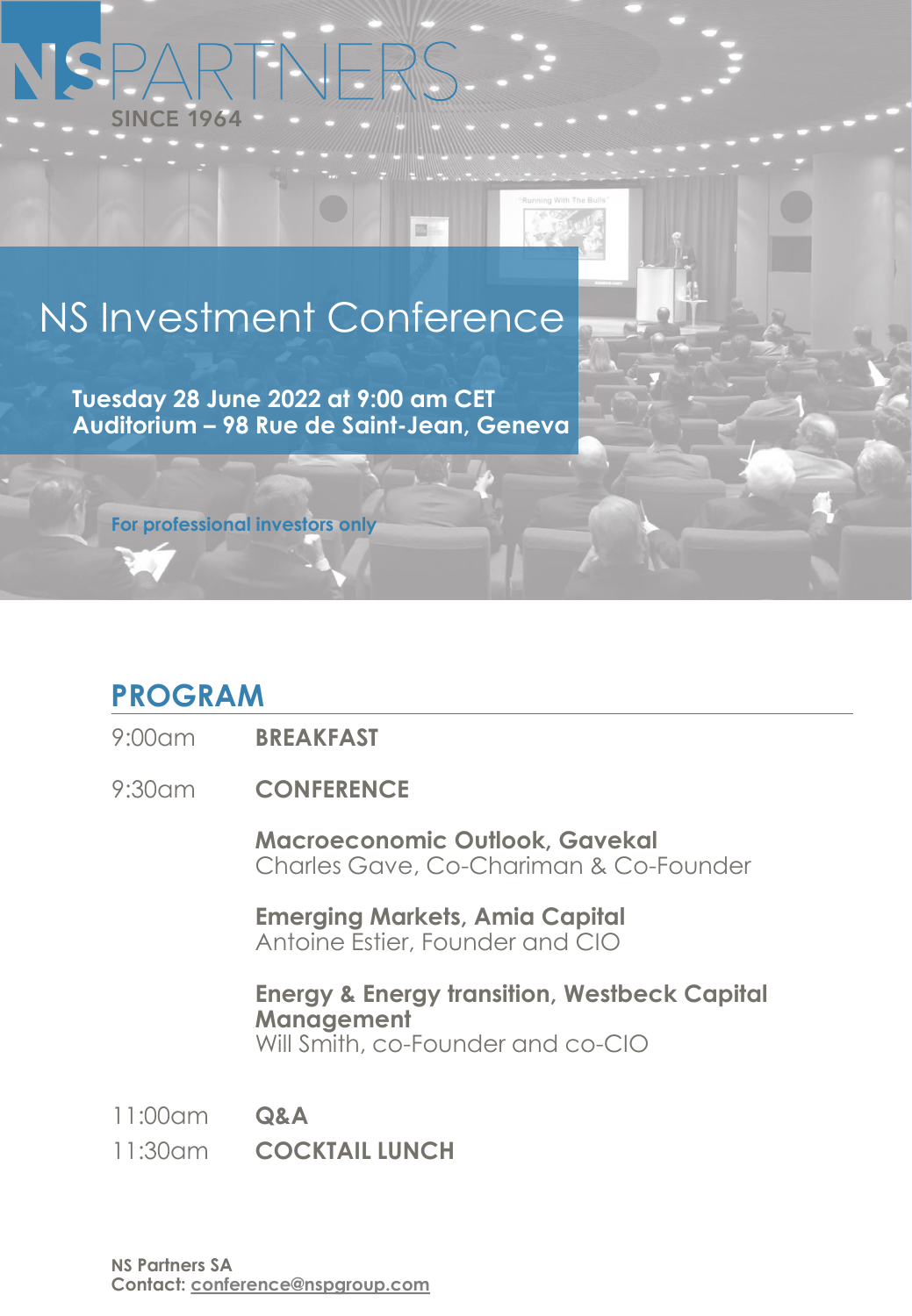## **BIOGRAPHIES**



#### Charles Gave **GAVFKAL** Co-Chairman & Co-Founder

Charles has been researching tactical asset allocation for over fourty years. After three years as a financial analyst in a French investment bank, Charles created Cecogest in 1974. Cecogest was an independent research firm with a large global client base. In 1986, Charles stepped away from pure research to move into money management. He co-founded Cursitor-Eaton Asset Management where he was Chief Investment Officer. At Cursitor, Charles managed over US\$10bn of institutional money on a global asset allocation mandate. Cursitor was sold in 1995 to Alliance Capital and Charles remained with Alliance Capital until 1999. At this time, he elected to go back to his first love: research on tactical asset allocation. He left Alliance Capital to create GaveKal where he is the Chairman. Charles sits on the board of numerous companies, and has written several books in French (some available for sale on this website). Charles writes a weekly column for the French newspaper Le Journal des Finances. Charles is married and has four children (Louis being one of them) and eight grand-children.



### Antoine Estier AMIA CAPITAL

#### Founder and Chief Investment Officer

Antoine Estier is a Founding Partner of Amia Capital and the Chief Investment Officer for Amia Capital Macro Fund. Prior to Amia, he was a Founding and Managing Partner of BTG Pactual and a member of the Management Committee (2008-2016). Antoine was the Chief Investment Officer for the Global Emerging Markets and Macro Fund. Prior to BTG, he spent 16 years at UBS, where his roles included: Joint Head of UBS Fixed Income Emerging Markets division; Head of Emerging Markets in Europe, Middle East and Africa; and Head of Asian Fixed Income desk based in Singapore. While at UBS Antoine had global responsibility for all local and external debt trading, credit derivatives and structured products in Emerging Markets. Earlier in his career he was a foreign exchange and interest rates trader in Geneva. Antoine holds an Economics degree from the University of Geneva.



#### Will Smith WESTBECK CAPITAL MANAGEMENT Co-Founder and co-Chief Investment Officer

Prior to founding Westbeck, Will was a Partner & the Head of the Natural Resources team at CQS (one of Europe's largest hedge funds) for 8 years, in London. He is recognised as one of the most experienced resource investors globally. At CQS, he ran several resource funds (with a combined  $AUM > $1bn$ ) including the City Natural Resources High Yield Trust for 6 years, earning a number of industry awards including the 2011 Investment Week Best Specialist Investment Trust, the 2012 Investors Chronicle Best Commodity Trust, and the 2012 Investment Week Best Commodity & Resources Trust.

Prior to CQS, Will ran the L/S commodity strategy within Landsbanki Securities (2004-2007). He also held senior investment positions at UBS and Morgan Grenfell.

Will is also a non-executive director of Premier Miton Group, a UK asset manager listed in London with over \$14bn under management.

#### **Contact: [conference@nspgroup.com](mailto:conference@nspgroup.com?subject=NS%20Investment%20Conference)**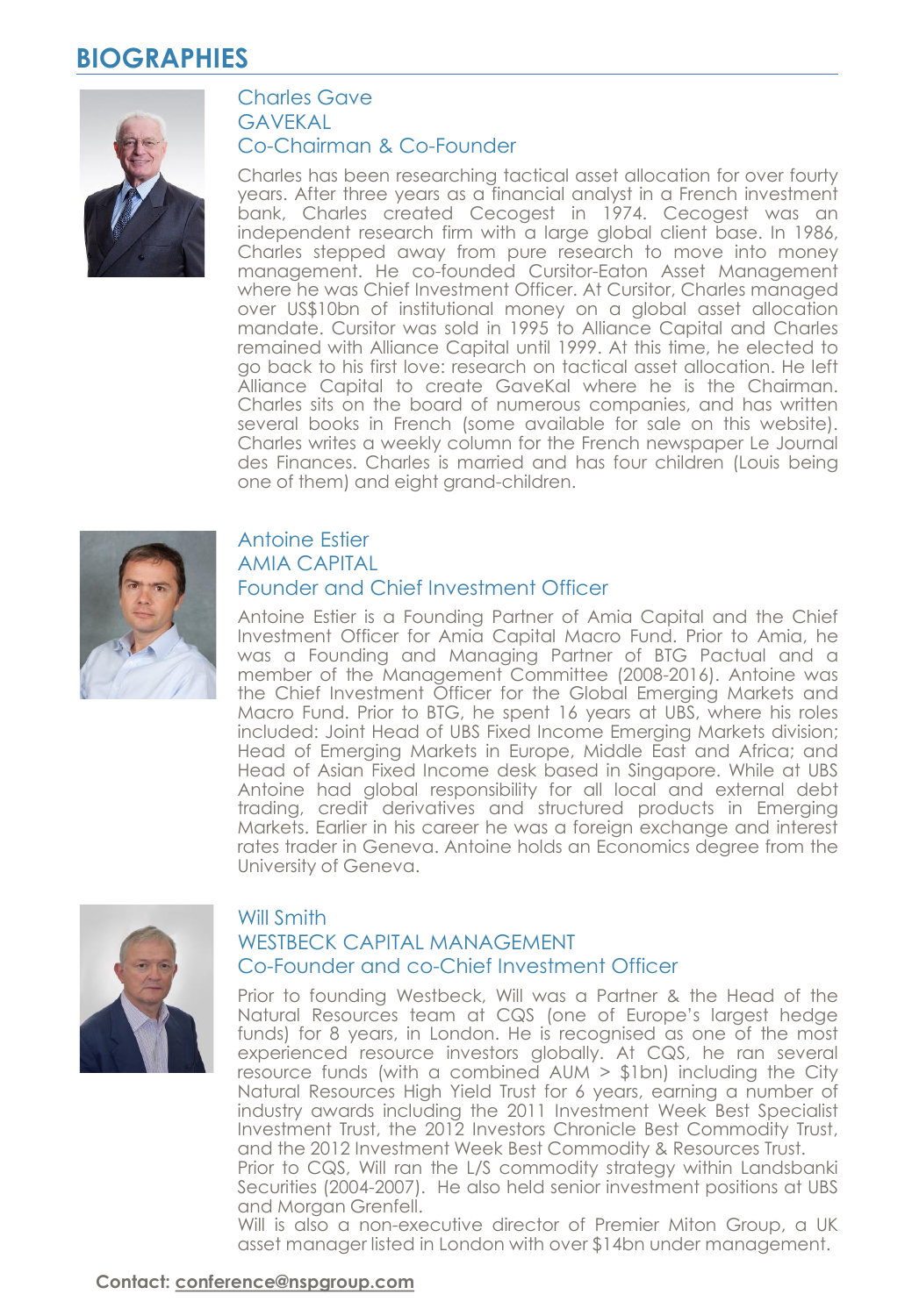## **ABOUT NS PARTNERS**

Founded in 1964, we are now one of the largest fully independent asset management groups in Switzerland and in Europe. For over 50 years, we have developed a unique expertise in selecting the best fund managers worldwide and combining them to build robust and top-performing portfolios.

International and sophisticated, our clients are High Net Worth individuals, Family Offices, sovereign wealth funds, pension funds, wealth management companies or corporations, who have in common the same requirement for superior absolute returns and bespoke service.

100% owned by our management, we are fiercely independent and free from any external pressure that would hinder our impartiality. We invest alongside our clients, thus ensuring that our interests are fully aligned.

NS Partners is regulated by the Swiss Financial Market Supervisory Authority FINMA as an authorized asset manager of collective investments.



## **HISTORY**

In 1964, Beat Notz, a truly independent and visionary mind, imagined a new wealth management concept. Realizing the huge potential offered by a few incredibly talented money managers in Wall Street, he decided to tap their legendary trading skills to complement his in-house expertise. So he developed a methodology to select and monitor them, and basically invented hedge fund selection and multi-manager investing. This pioneering idea met with great success and NS Partners has grown to become one of the leading independent asset managers in Switzerland.

### **BUSINESS LINES**

We offer the same specialist expertise and dedication to our clients across our three business lines:

| <b>WEALTH</b>     |  |
|-------------------|--|
| <b>MANAGEMENT</b> |  |

**MANAGEMENT**

› Discretionary

> Advisory

› NS Funds

**ASSET**

› Investment solutions

**MANCO SERVICES**

> Fund engineering

**I** Dedicated fund services

## **INVESTMENT PHILOSOPHY**

Our investment philosophy is based on a few clear-cut principles:

- We take the long-term view in order to capture major trends.
- Our objective is absolute performance, with capital preservation our top priority.
- We generate alpha through active management led by strong convictions.
- We rely on disciplined processes to achieve consistency.

#### **Contact: [conference@nspgroup.com](mailto:conference@nspgroup.com?subject=NS%20Investment%20Conference)**